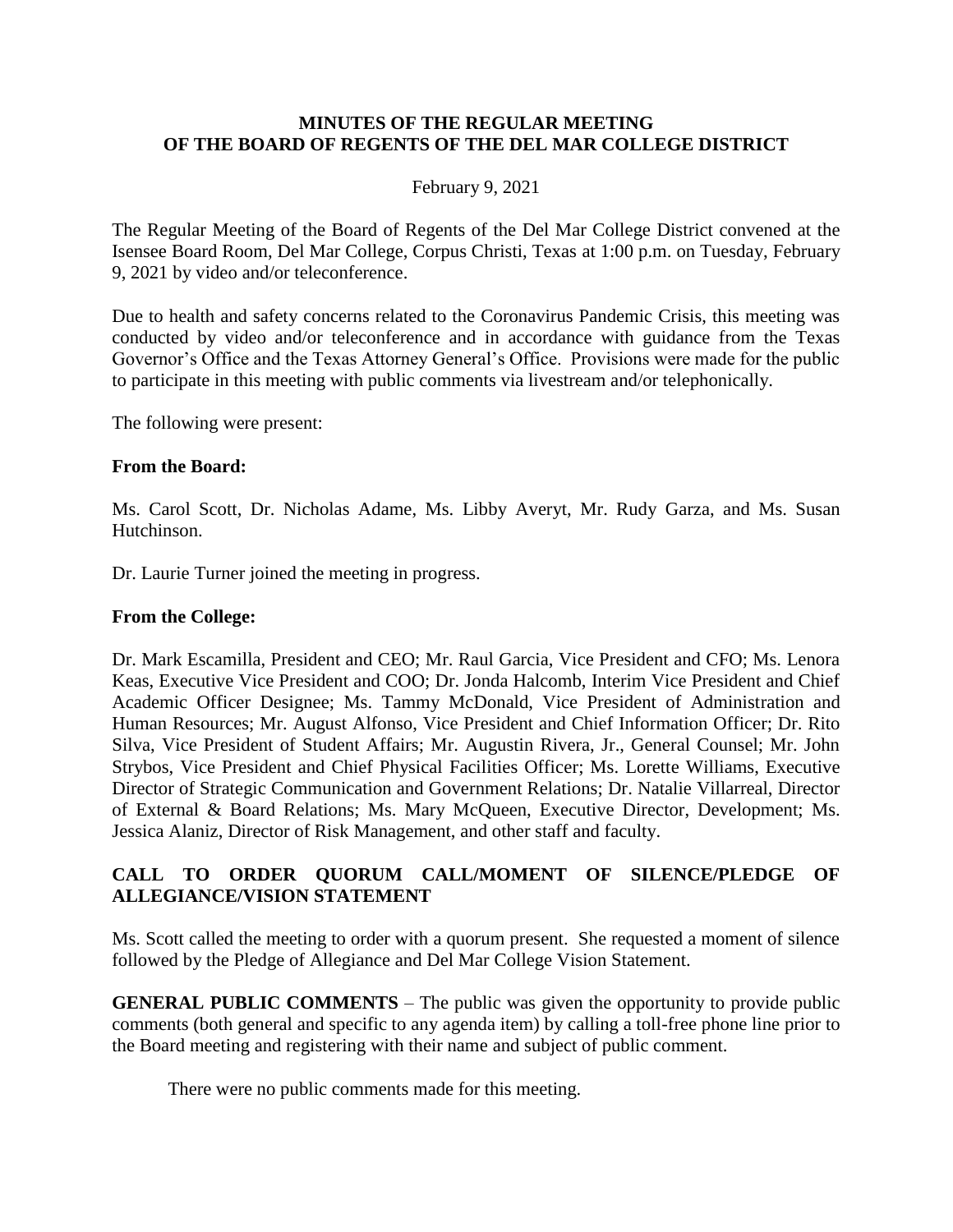## **RECOGNITIONS:**

• Benita Flores-Munoz, Associate Professor of Child Development/Early Childhood, appointed to serve on the National Association for the Education of Young Children (NAEYC) Commission on the Accreditation of Early Childhood Higher Education Programs….………………………………………………………Dr. Jonda Halcomb *(Goal 4: Learning Environments)*

Dr. Halcomb introduced Ms. Benita Flores-Munoz who is a Program Coordinator and tenured Associate Professor of Childhood Development/Early Childhood program. Ms. Flores-Munoz was appointed to serve on the National Association for the Education of Young Children Commission (NAEYC) on the Accreditation of Early Childhood Higher Education programs. NAEYC Commissioners bring commitment to early childhood teacher education at higher education institutions. They make accreditation decisions by understanding and working on programming accreditation systems and developing policy and procedures. Ms. Munoz-Flores facilitated the College's NAEYC accreditation.

Professor Flores-Munoz thanked Dr. Halcomb and the Board of Regents and offered words of appreciation and gratitude.

• Kiwana Denson, Director of Strategic Initiatives, received 2021 Y Women in Careers Honoree…………………………………………………..………….Ms. Lenora Keas *(Goal 4: Learning Environments)*

Ms. Keas introduced Ms. Kiwana Denson, Director of Strategic Initiatives and a leader within the College since 2012. Ms. Denson is a recipient of the Y Women in Careers for 2021 which celebrates her story of a successful career woman. Ms. Denson has worked with many of the College's key corporate clients. Under Ms. Denson's leadership, the College has received numerous awards and contracts. Ms. Denson's work throughout the community through the Je'Sani Smith Foundation for beach safety and education. Her work at this heartfelt and meaningful endeavor has been recognized by Nueces County, Texas Department of Transportation, and the City of Corpus Christi.

Ms. Denson thanked Ms. Keas and the Board of Regents and offered words of appreciation and gratitude.

## **STUDENT SUCCESS REPORT……………....……Dr. Jonda Halcomb and Dr. Rito Silva**

• Police Academy Licensure Rate

*(Goal 5: Workforce Development, Community Partnerships, and Advocacy)*

Regent Chair introduced Dr. Halcomb who began her presentation with a review of the DMC Regional Police Academy Jailer license and Peace Officer license pass rates. Del Mar students passed the Jailer license exam with a 91% rate compared to the State average of 88% rate. Del Mar students passed the Peace Officer license exam with a 97% rate compared to the State average of 96% rate. Dr. Halcomb stated there will be additional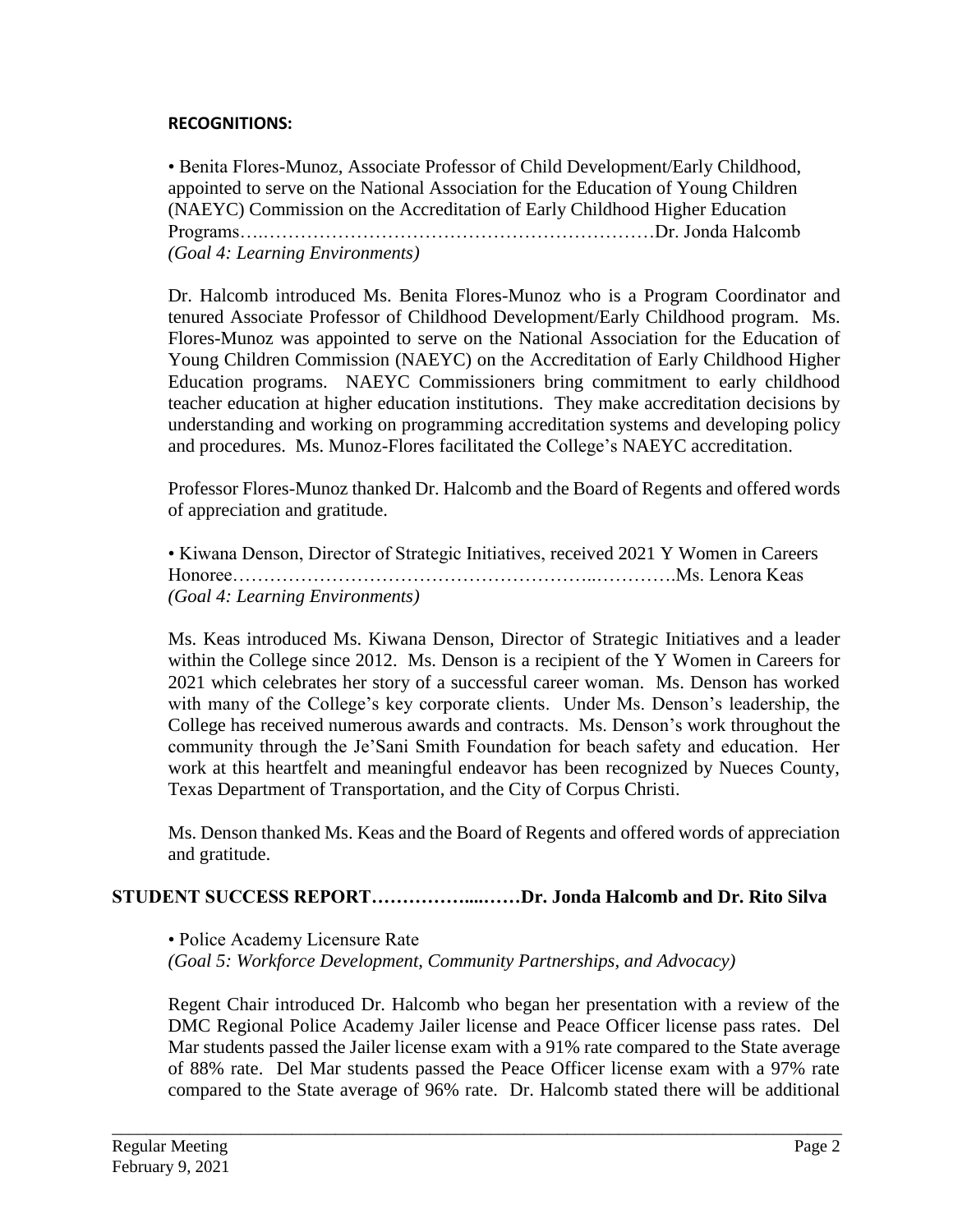data provided in annual State reports during the summer. Dr. Halcomb recognized the Police Academy's accomplishments are due to the College's instructors and their continuous effort. The Police Academy Program is led by Program Coordinator, John Hornsby. Dr. Halcomb congratulated the Police Academy for their great success.

Dean Davis Merrell responded to questions from the Board of Regents.

# **COLLEGE PRESIDENT'S REPORT………………………….…...…Dr. Mark Escamilla**

• Campus Wide Update *(Goal 4: Learning Environments)*

Dr. Escamilla began his report by stating that Del Mar College remains in Phase II of the Return to Campus Plan. The College continues to be closed to the public with limited access for instruction and testing. Approximately 60% of the students continue with online instruction, and the remainder are in hybrid and face-to-face formats. COVID-19 safety protocols remain in effect and apply to all who step on the Del Mar College campuses.

Dr. Escamilla stated that for future discussion and consideration, Board Meetings may be held at the Center for Economic Development with the Regents participating online or face-to-face at their discretion. Dr. Escamilla stated that Administration, IT, and Facilities team are working on a new design so that CED 106 can become the permanent Board room. The Isensee Board room space will be renovated and turned over to the Harvin Student Center.

Chair Scott provided input regarding future Board meetings and concerns the Regents may have related to in person meetings.

Dr. Escamilla stated that Del Mar College along with Driscoll Children's Hospital and other local hospitals, is working to become a future vaccination site. Dr. Escamilla stated that Del Mar Allied Health students have been volunteering at vaccination sites and will continue to do so. The proposed vaccination site location will be at Del Mar's West Campus.

Dr. Escamilla provided an update on enrollment. The Spring enrollment is showing the effects of the pandemic. Currently, the Spring credit enrollment is down as compared to last Spring, and current enrollment is a little over 10,200 students. Dr. Escamilla noted that the enrollment period for Continuing Education is still ongoing. A student survey will be emailed to students that did not return to discuss returning to Spring classes. A comprehensive enrollment report will be given at the end of the base year in April 2021.

Dr. Escamilla reported that the Department of Education announced the passage of the Coronavirus Response and Relief Supplemental Appropriations Act (CRRSAA). CRRSAA is a \$22 billion stimulus package to serve students and ensure learning continues during the pandemic. Del Mar College will receive \$10.6 million to be distributed and utilized by the College. From this amount, at least \$1.9 million will be distributed to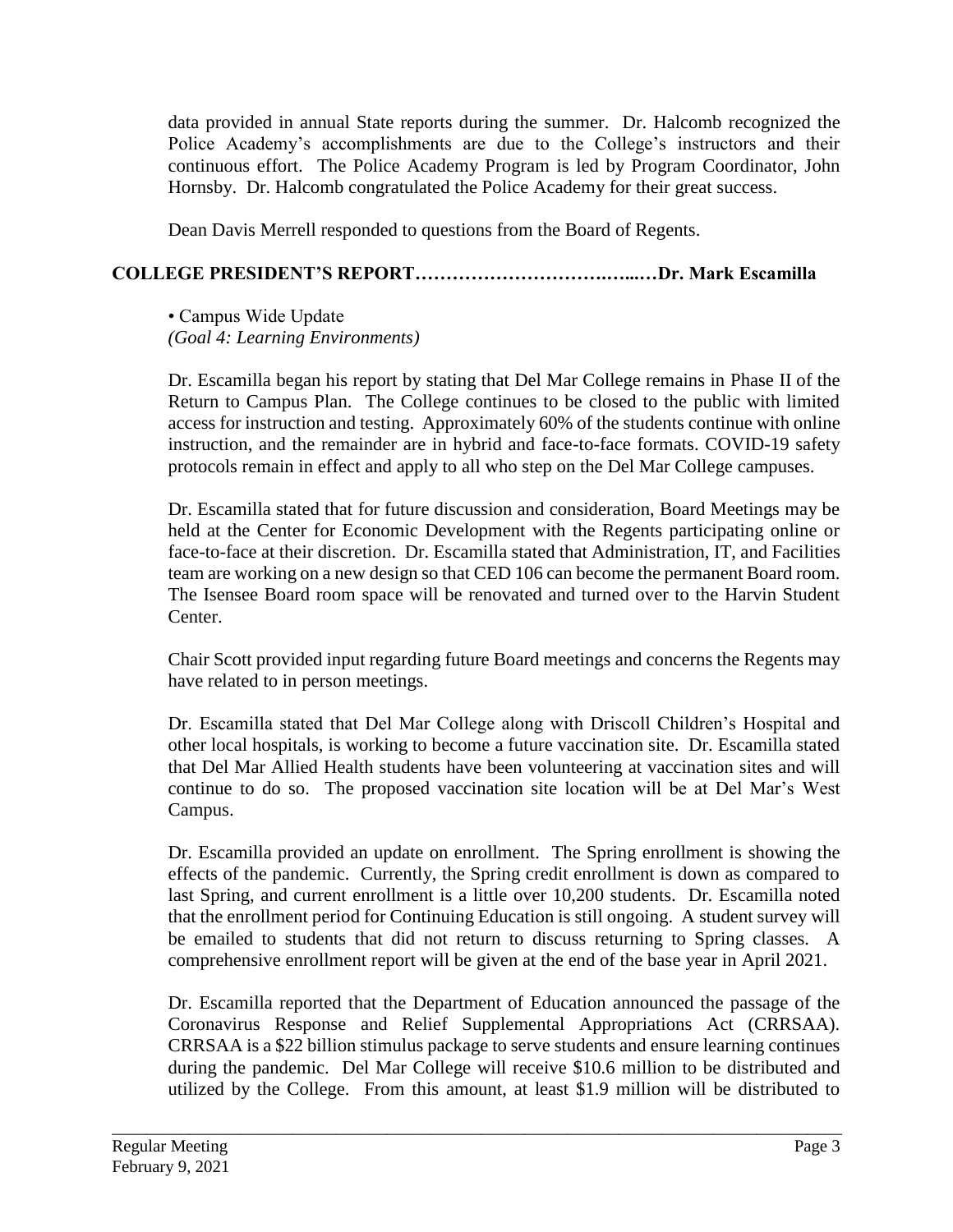students to help with tuition, books, food, housing, and childcare. To help the College defray expenses associated with the pandemic, \$8.6 million will be used to help with past losses of revenues. The rules and regulations for this package are being reviewed as to how specifically the monies can be utilized. A plan will be prepared and brought to the Board for review regarding distribution.

Dr. Escamilla stated that the  $87<sup>th</sup>$  Texas State Legislature began on January 12, 2021 and committees are being created. Regular legislative updates will be brought back to the Board of Regents. Dr. Escamilla stated that he heard from the Texas State Comptroller's Office and the report on the shortfall regarding the State's budget was better than expected.

On Thursday, March 4, 2021 the College will celebrate Del Mar College Day at the Texas State Capitol. Dr. Escamilla will provide more detailed information as it is received.

Dr. Escamilla responded to questions from the Board of Regents.

# **STAFF REPORTS:**

## **• DMC Rebranding Process…………………………………………….Ms. Lorette Williams** *(Goal 4: Learning Environments)*

Dr. Escamilla provided opening remarks and introduced Ms. Williams. Ms. Williams provided some background regarding the rebranding process. The goal is to implement a rebranding process inclusive of campus and community stakeholder feedback, which results in the adoption of an updated College logo and sub-brands for individual College campuses and educational centers.

Ms. Williams provided detailed information regarding the rebranding objectives which include the following: 1) Campus/Community Engagement: Develop online community engagement platform to solicit input and feedback from campus and community stakeholder groups; 2) Campus Branding: Develop parameters for sub-brands that are in compliance with Board Policy B3.7; 3) College Branding: Update the College's logo or graphic wordmark to reflect a contemporary and forward-facing brand; and 4) Timeline: Establish a rebranding process timeline which includes stakeholder input/feedback, creative concepting and final approval by the DMC Board of Regents.

Ms. Williams made note that the name of the College and the name and likeness of the College mascot will not be changed.

The next steps for the rebranding process are to work with the Rebranding Advisory group to establish focus group parameters and format, and also to promote online focus group meetings.

Ms. Williams responded to questions from the Board of Regents.

Dr. Escamilla provided additional comments to the Board of Regents.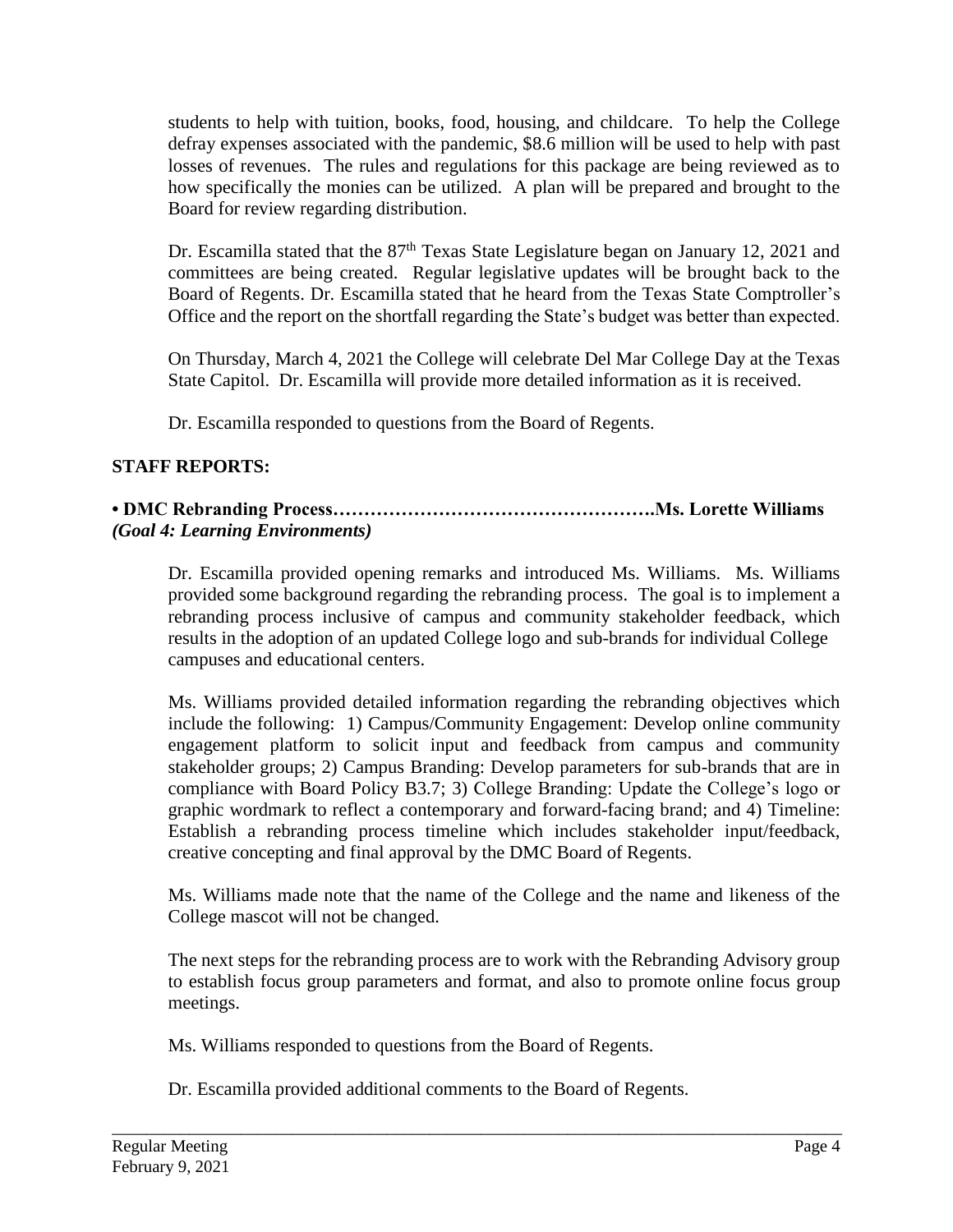## **• Legislative Update………………………………………………………Dr. Natalie Villarreal** *(Goal 5: Workforce Development, Community Partnerships, and Advocacy)*

Chair Scott introduced Dr. Villarreal who provided an update regarding the  $87<sup>th</sup>$  Texas State Legislature. Dr. Villarreal stated that Governor Abbott implemented a rule that only emergency items can be voted on for the first sixty days of the legislature. The Governor's priorities include protecting businesses from certain types of lawsuits; changing the Pell system in Texas; election integrity; protecting police funding; and expanding broadband in the State of Texas.

Committee assignments for the House of Representatives were assigned and locally, Senator Judith Zaffirini will be on the Higher Education Committee, Representative Todd Hunter will be chairing the Redistricting Committee. Dr. Villarreal stated that Senate Bill 1 was released and included approval for funding of the Legislative Appropriation Request. Dr. Villarreal introduced Dr. Escamilla who provided detailed information regarding the new Legislative Appropriation Request. Dr. Villarreal stated that an updated NDS will be forwarded to the Board upon receipt and reminded the Board that Texas has been using Student Success Points since 2013 for determining a percentage of State funding that is allocated to the fifty community college systems.

Dr. Villarreal stated that the next priority is the TRUE initiative or Texas Reskilling  $\&$ Upskilling through Education. This is a special request for skilling and reskilling of our workforce. A special item is being requested for \$1 million for each of the fifty community colleges to create sustainable pipelines to fill critical regional workforce needs and provide ongoing support to Texas businesses and the state's economic recovery; expand employerinformed micro-credentials and short-term certificates, and identify high-demand, shortterm credentials to be recognized as part of the 60X30TX Plan for Higher Education.

Dr. Villarreal stated that testimony before Committees have begun and on Wednesday, February 24, 2021, Chairwoman Scott and Chancellor Brenda Hellyer will be testifying before the Senate Finance Committee about the new request and TRUE initiative.

Del Mar College Day at the Texas State Capitol has been designated for March 4, 2021. Del Mar College will hold DMC Day virtually and is being held in conjunction with Community College Week. DMC Day is being hosted by TACC and CCATT.

Dr. Villarreal stated that AACC and ACCT have presented their joint legislation for the 117<sup>th</sup> National Congress. These national agendas advocate for over 1000 two-year and community colleges. Dr. Villarreal stated that the current agenda is more robust than the previous agenda in that it covers federal student financial aid, innovation and compliance, Veteran focused, DREAM Act and Immigration Policy, and infrastructure. This week ACCT held their virtual National Legislative Summit which Dr. Villarreal is attending virtually and will share the information she receives with the Board at a later date.

\_\_\_\_\_\_\_\_\_\_\_\_\_\_\_\_\_\_\_\_\_\_\_\_\_\_\_\_\_\_\_\_\_\_\_\_\_\_\_\_\_\_\_\_\_\_\_\_\_\_\_\_\_\_\_\_\_\_\_\_\_\_\_\_\_\_\_\_\_\_\_\_\_\_\_\_\_\_\_\_\_\_\_\_\_

Chair Scott provided additional comments to the Board of Regents. Dr. Villarreal responded to questions from the Board of Regents.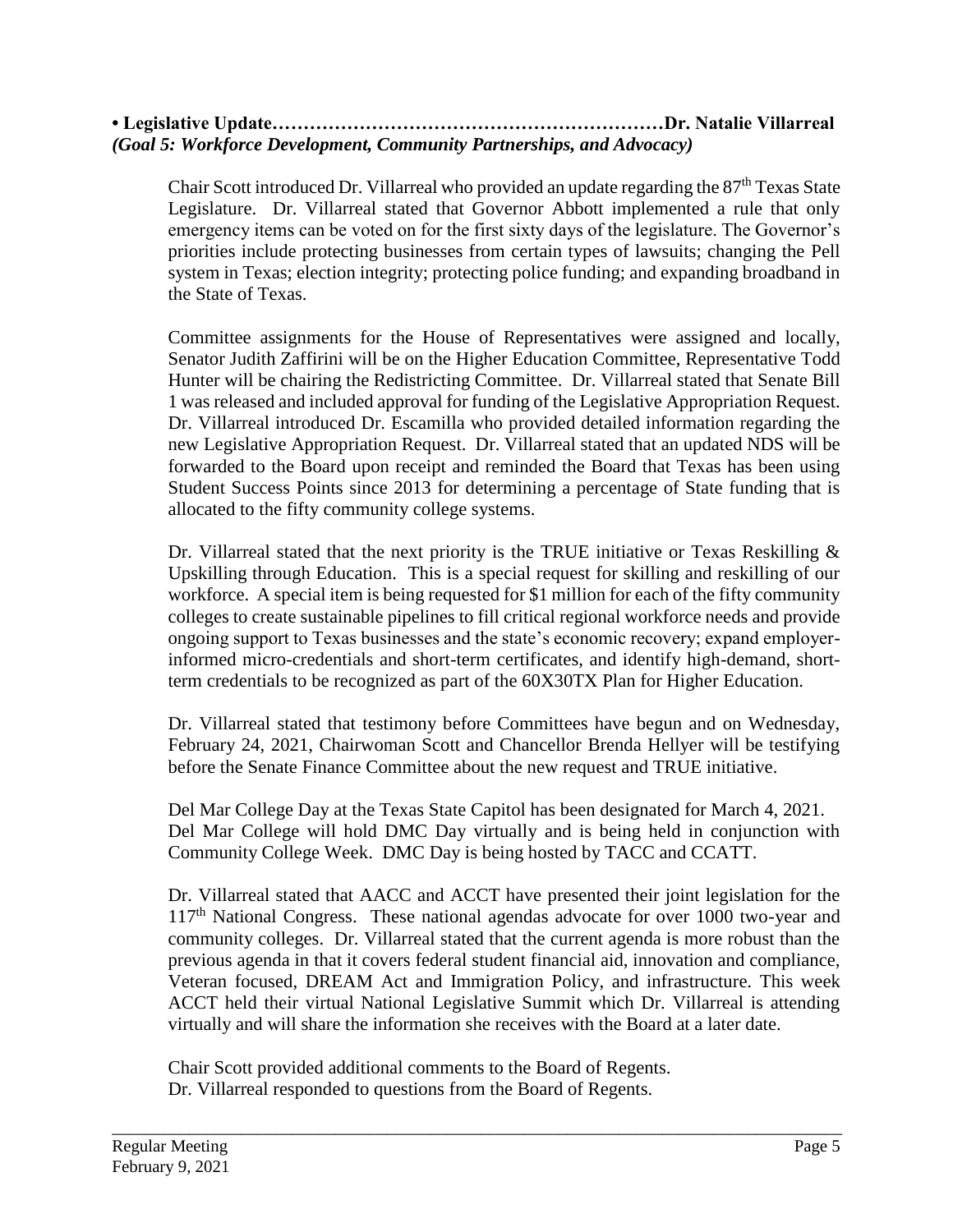# **• Popular Annual Financial Report FY 2020.….Ms. Lorette Williams and Mr. Raul Garcia** *(Goal 6: Financial Effectiveness and Affordability)*

Dr. Escamilla made introductory remarks and introduced Mr. Garcia. Mr. Garcia began his presentation and stated that the College has a history of issuing award winning financial reports including the Popular Annual Financial Report (PAFR). PAFR purpose is to provide a simplified, condensed overview of the financial position of Del Mar College, as reported in the College's Comprehensive Annual Financial Report (CAFR), along with other information of interest.

Mr. Garcia introduced Ms. Williams who continued with the presentation and discussed the condensed monthly college highlights to three major highlights due to feedback received from the GFOA for previous PAFR submissions; and an addition this year is a section about DMC's fiscal highlights to further refine the PAFR into a condensed financial document.

Ms. Williams stated that a printed copy will be provided to the Board of Regents, a PDF version is sent for ADA remediation to publish on the DMC website and social media.

Ms. Williams and Mr. Garcia responded to questions from the Board of Regents.

# **• Aransas County Workforce Development and Entrepreneur Center.…Ms. Lenora Keas** *(Goal 5: Workforce Development, Community Partnerships, and Advocacy)*

Ms. Keas began her presentation by providing a brief update regarding the action taken by the Aransas County Commissioners' Court. Ms. Keas stated that Aransas County was hit hard by Hurricane Harvey in 2017 and is still recovering. Aransas County is part of the College's service area and the College has worked worked with the community, Texas A&M-CC and others to help rebuild their infrastructure, economy, and provide education.

Last summer, at the invitation of the Aransas County Partnership Economic Development Corporation, the College participated with the County and Texas A&M-CC to support a grant application by the County to the US Department of Commerce EDA to provide funding for a workforce development center. Yesterday, the Aransas County Commissioners unanimously accepted the \$1.7 million grant award, and the County will now own a facility that is located at the Little Bay Primary School located on Highway 35 North in Rockport, Texas. The damage to the building from Hurricane Harvey will take approximately nine to twelve months for remodeling. The College will operate the facility and deliver credit and continuing education instruction similar to the College's Northwest Center and these programs will be at the out-of-district tuition fee rate.

The College has a long-standing relationship with the Aransas County community and its high school students. The College has also been working with the Economic Development Corporation, Aransas County school district, and the City of Aransas. This is an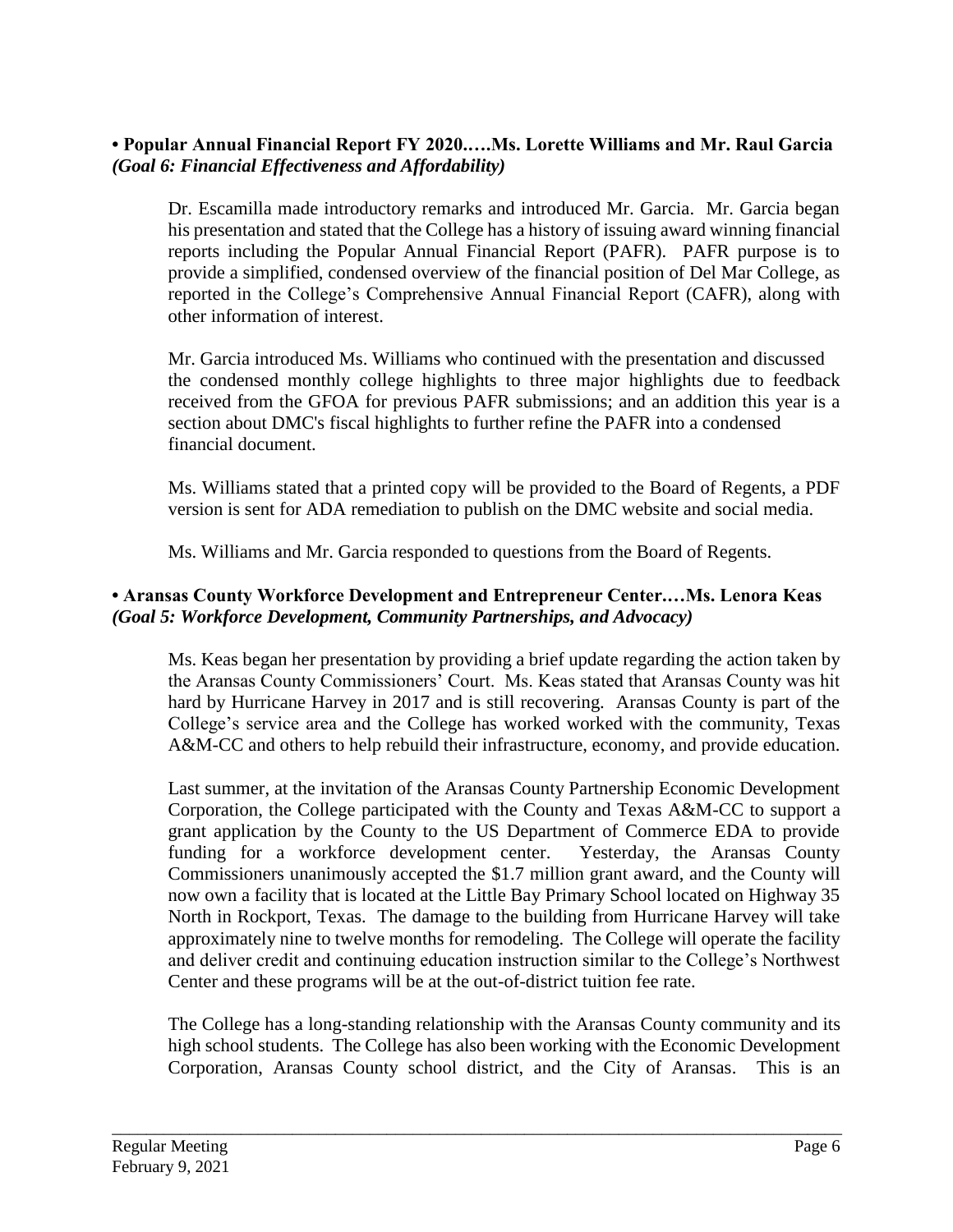opportunity to work with Aransas County as they try to rebuild their economy and workforce.

Ms. Keas responded to questions from the Board of Regents.

#### **PENDING BUSINESS:**

Status Report on Requested Information *(Goal 5: Workforce Development, Community Partnerships, and Advocacy)*

Chair Scott reviewed the list of pending business.

## **CONSENT AGENDA**

## **ITEMS FOR DISCUSSION AND POSSIBLE ACTION:**

- 1. Approval of Minutes: Workshop, November 10, 2020 Regular Board Meeting, November 10, 2020 Called Meeting, November 13, 2020 Workshop, December 8, 2020 Regular Board Meeting, December 8, 2020 *(Goal 5: Workforce Development, Community Partnerships, and Advocacy)*
- 2. Acceptance of Investments for December 2020 and January 2021 *(Goal 6: Financial Effectiveness and Affordability)*
- 3. Acceptance of Financials for December 2020 *(Goal 6: Financial Effectiveness and Affordability)*

Public comments for consent agenda items

Regent Averyt made a motion to approve the consent agenda items. Regent Garza seconded the motion. There was no further discussion from the Board. There were no public comments. A vote was taken by a show of hands and the motion carried unanimously, 6-0, with Regents Scott, Adame, Averyt, Garza, Hutchinson, and Turner in favor.

## **REGULAR AGENDA**

4. Discussion and possible action relating to resignation of Regent Elva Estrada and status of District 3 Regent position…………………Ms. Carol Scott and Mr. Augustin Rivera, Jr. *(Goal 5: Workforce Development, Community Partnerships, and Advocacy)*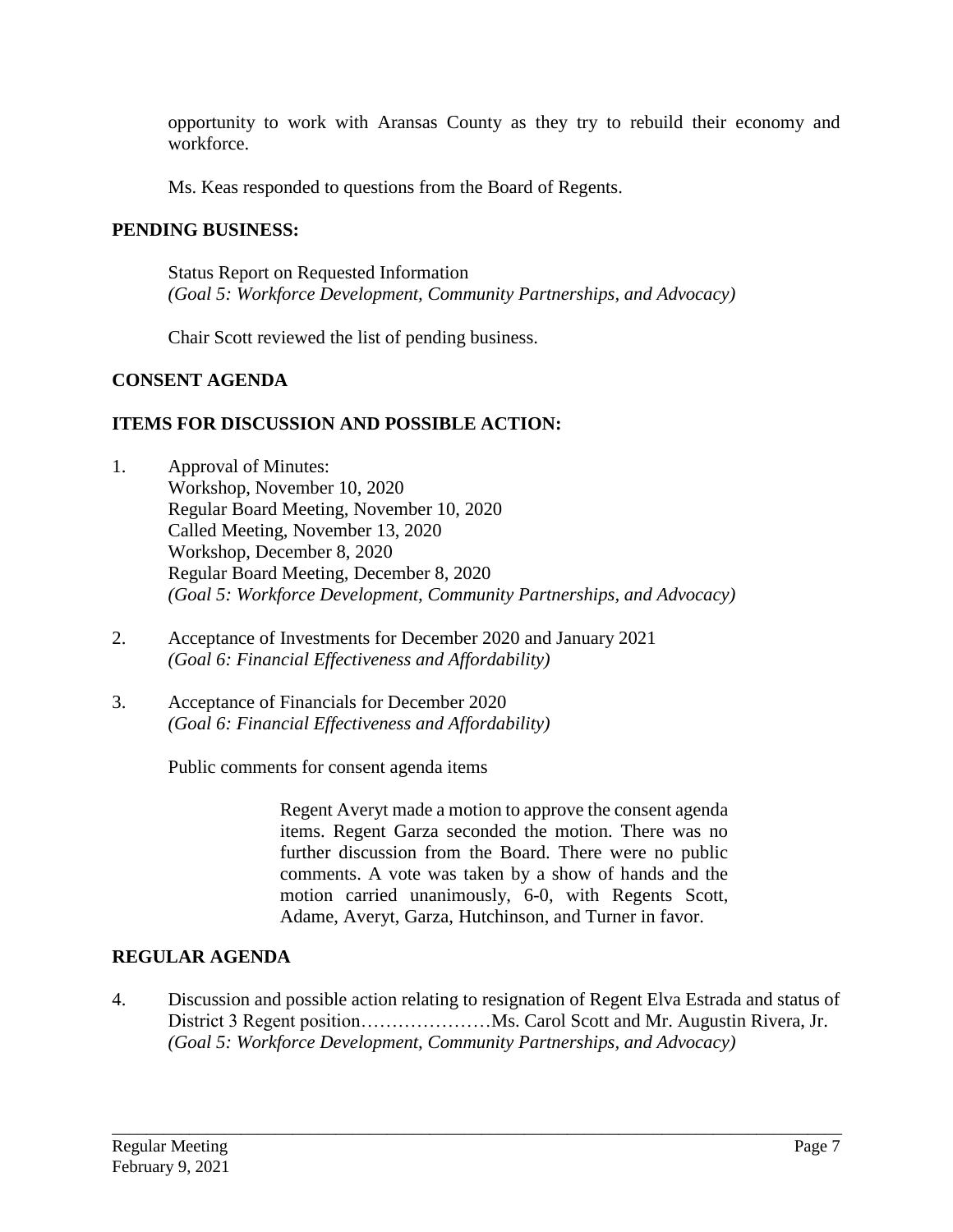Chair Scott provided introductory remarks regarding the letter of resignation submitted by Regent Elva Estrada in January of 2021. Dr. Escamilla, the Board of Regents, and Augustin Rivera, Jr. provided words of gratitude and respect for their friendship with Ms. Estrada throughout her service at Del Mar College.

> Regent Adame made a motion to accept the resignation of Regent Elva Estrada. Regent Hutchinson seconded the motion. There was no further discussion from the Board. There were no public comments. A vote was taken by a show of hands and the motion carried unanimously, 6-0, with Regents Scott, Adame, Averyt, Garza, Hutchinson, and Turner in favor.

Chair Scott introduced Mr. Augustin Rivera, Jr. who provided information regarding the process of opening the appointment process and candidate interviews for the vacancy of District 3 Board of Regent.

> Regent Adame made a motion to adopt and open the appointment process and timeline to fill the vacancy for District 3 Board of Regent. Regent Averyt seconded the motion. There was no further discussion from the Board. There were no public comments. A vote was taken by a show of hands and the motion carried unanimously, 6-0, with Regents Scott, Adame, Averyt, Garza, Hutchinson, and Turner in favor.

5. Discussion and possible action related to the appointment of a representative to the Board of Tax Increment Reinvestment Zone (TIRZ) #2……...…………………..Ms. Carol Scott *(Goal 5: Workforce Development, Community Partnerships, and Advocacy)*

Chair Scott provided opening remarks regarding the appointment of Dr. Laurie Turner to the Board of Tax Increment Reinvestment Zone (TIRZ) #2.

> Chair Scott made a motion to appoint Dr. Laurie Turner to the Board of Tax Increment Reinvestment Zone #2 to represent Del Mar College. Regent Garza seconded the motion. There was no further discussion from the Board. There were no public comments. A vote was taken by a show of hands and the motion carried unanimously, 6-0, with Regents Scott, Adame, Averyt, Garza, Hutchinson, and Turner in favor.

6. Discussion and possible action regarding a tuition rate change for the 2021-2022 academic year……………………………………………………………..Mr. Raul Garcia *(Goal 6: Financial Effectiveness and Affordability)*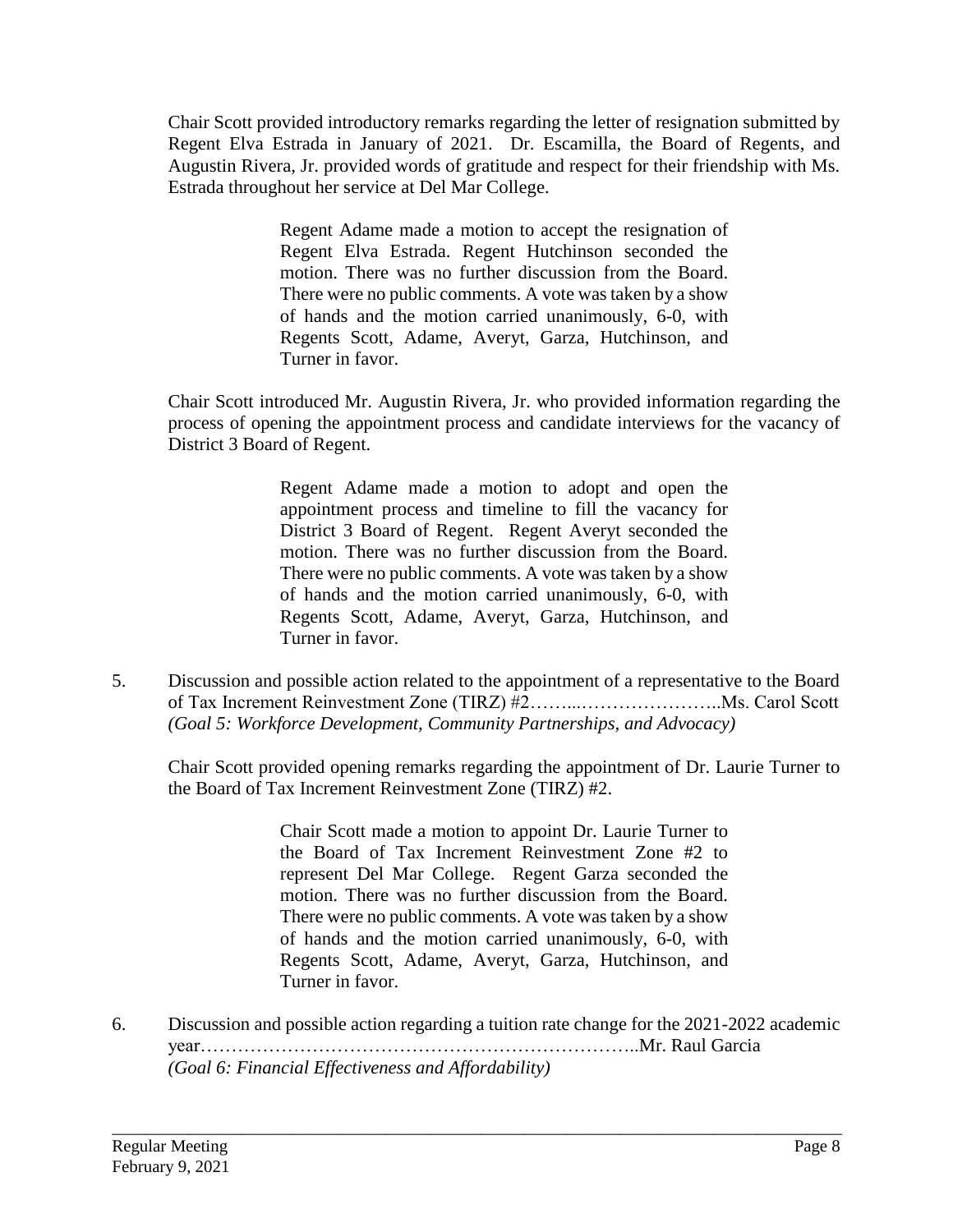Dr. Escamilla provided opening remarks and introduced Mr. Garcia to begin his presentation. Mr. Garcia stated that the Texas Higher Education Coordinating Board categorizes Del Mar College as a large college. Mr. Garcia reviewed a few characteristics of the peer group. The College's Fall 2020 headcount of 12,008 with the majority of students attending part-time.

Mr. Garcia discussed student affordability and stated that the annual cost of attendance for a Del Mar College student is \$3,260.00 and closely aligned with the statewide community college average. The Del Mar College student experienced the second lowest average increase of \$5.05. Del Mar College students complete their first two years of a four-year degree at 60% of the cost to attend a local university.

Mr. Garcia stated that the 2018-2019 average financial award to a Del Mar College student was \$5,375. The Del Mar College student carries the lowest student loan debt. He provided information regarding the tuition and fee history for a student, stating that the Del Mar College student has less debt than one other community college and that the Del Mar College student receives on average \$5,183 in Pell financial aid which is the most amount relative to our peer groups.

Mr. Garcia provided information of the College's current fee structure with examples. Current indistrict tuition per credit hour is currently \$69 with \$36 in fees. The College is recommending a tuition increase of \$2 which includes a \$1 minimum per the Board's Bylaws. The semester hour tuition rate would change from \$69 to \$71. The cost for 8 semester credit hours would change \$16 which is equivalent to two classes with labs. Mr. Garcia states that the tuition increase has been vetted with the student government and was told that a change would need to be reasonable but was understood.

There was considerable discussion and Mr. Garcia and Dr. Escamilla responded to questions by the Board of Regents.

> Regent Adame made a motion to increase tuition by \$1 per semester credit hour for 2022 fiscal year. Regent Hutchinson seconded the motion. There was further discussion from the Board. There were no public comments. A roll call vote was taken, and the motion was tied 3-3 and did not pass, with Regents Scott, Adame, and Hutchinson voting in favor and Regents, Averyt, Garza, and Turner voting against.

A break was taken at 3:30 p.m.

The Board of Regents reconvened at 3:45 p.m.

Regent Turner joined the meeting in progress.

7. Discussion and possible action regarding the College's Quarterly Investment Report for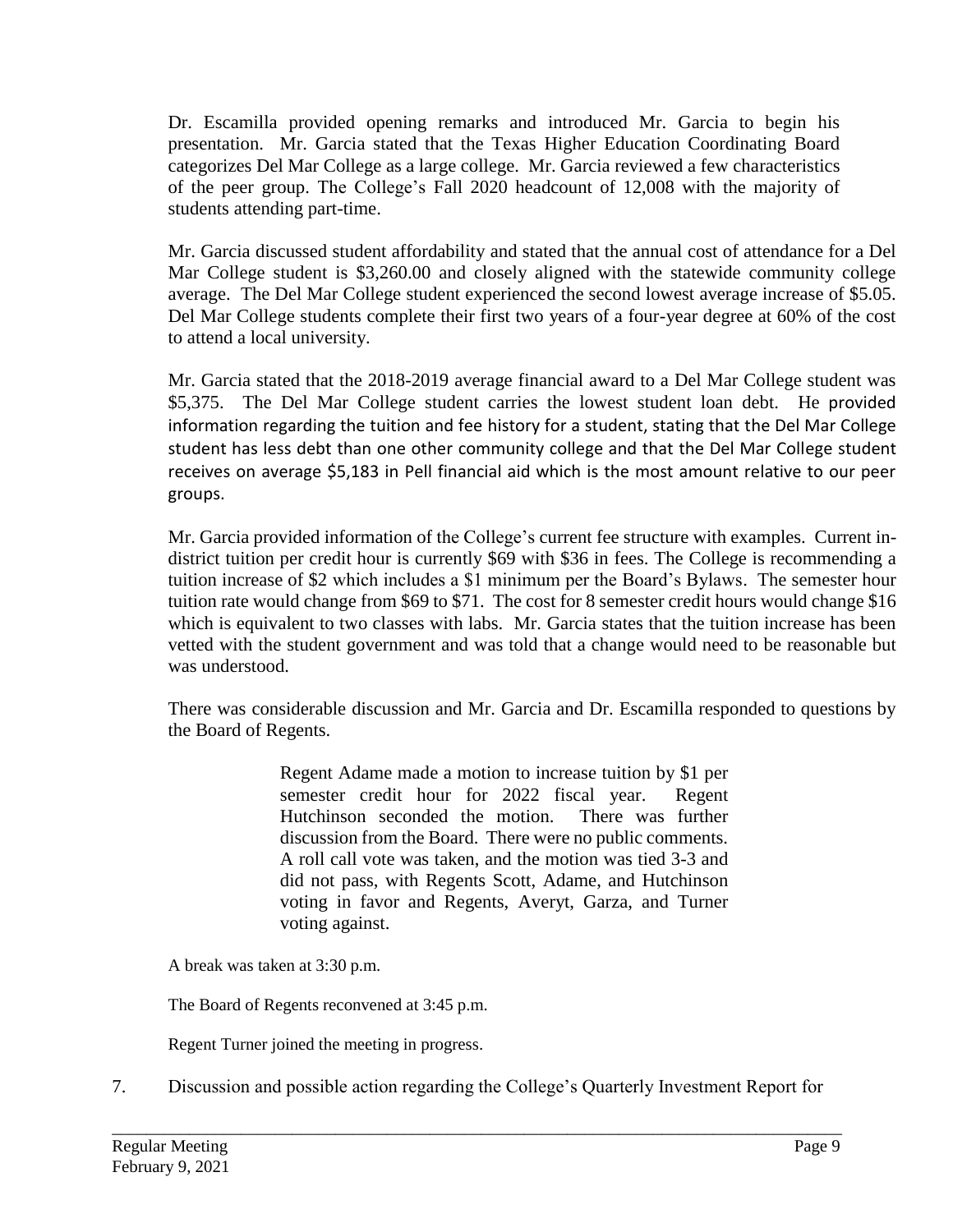the period ending November 30, 2020……………………….…………...Mr. Raul Garcia *(Goal 6: Financial Effectiveness and Affordability)*

Mr. Garcia provided opening remarks and then introduced Linda Patterson of Patterson and Associates who presented the Quarterly Financial Report ending November 30, 2020, and reviewed trending financial economics, and geo-political activities impacting the College's investment yields.

Ms. Patterson stated that the pandemic of 2020 started with a number of dismal indicators. About 10 million people are out of work, 14 million are behind on rent, and 18% of families report a lack of food. The economy is stalling again after its holiday surge in COVID-19 cases. A unified government improves the chances for President Biden's agenda. Additional fiscal stimulus would provide some upside to the economic outlook but may entail long term debt considerations. Good signs are real estate continues to boom with low mortgage rates and oil and gas activity has picked up on a slightly higher demand.

In November 2020, the total fiscal year earnings for Pooled Funds to date were \$116,136, with a Yield of .54%, and total fiscal year earnings for Series 2018 and 2020 (A & B) Tax Bond Funds were \$106,993. Ms. Patterson reviewed asset allocations and provided an overview of the Series 2018 and 2020 (A & B) Tax Bond Funds. There will be a long wait for changes to the portfolio due to the economy.

Ms. Patterson responded to questions from the Regents.

Regent Adame made a motion to accept the Quarterly Investment Report for period ending November 2020. Regent Turner seconded the motion. There was no further discussion from the Board. There were no public comments. A vote was taken by a show of hands and the motion carried unanimously, 6-0, amongst Regents present, with Regents Scott, Adame, Averyt, Garza, Hutchinson, and Turner voting in favor.

8. Discussion and possible action regarding the College's Quarterly Financial Report for the period ending November 30, 2020………..…………........………………Mr. Raul Garcia *(Goal 6: Financial Effectiveness and Affordability)*

Mr. Garcia stated that the College was reasonably sound financially due to the downward shift in revenues offset by reduced spending. The combination of property tax and tuition revenues have retracted from last year's performance by \$853,000 on a quarter-by-quarter basis.

Mr. Garcia reviewed the Quarterly Financial Report ending November 30, 2020. The College has reduced spending of \$1.6 million on a quarter-by-quarter basis driven in part by remote learning and working during the pandemic.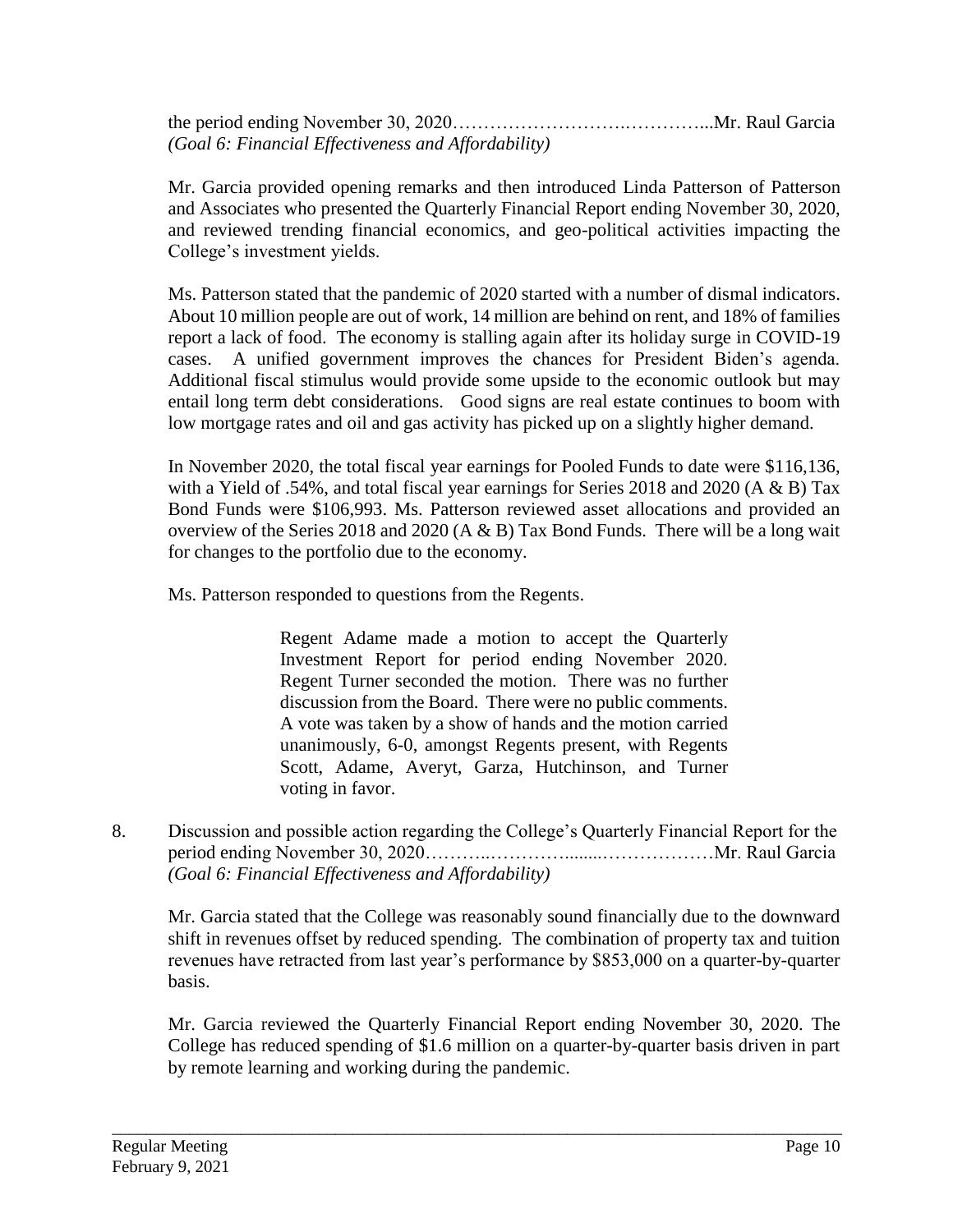The College's cash and investment position is \$59.8 million and has a risk reserve fund of \$8.6 million. At this time, the biennium funding period has started, and we do not know what funds to expect from the State.

Mr. Garcia stated the College has a financial capacity to continue to support the mission of the College and endure without business interruptions.

> Regent Hutchinson made a motion to accept the Quarterly Financial Report for period ending November 2020. Regent Averyt seconded the motion. There was no further discussion from the Board. There were no public comments. A vote was taken by a show of hands and the motion carried unanimously, 6-0, amongst Regents present, with Regents Scott, Adame, Averyt, Garza, Hutchinson, and Turner voting in favor.

9. Discussion and possible action regarding resolution authorizing creation of DMC Police Department……………………………………………..…………Ms. Tammy McDonald *(Goal 4: Learning Environments)*

Dr. Escamilla provided opening remarks and introduced Ms. McDonald who began her presentation. Ms. McDonald provided background information regarding the creation of the College's own police department and stated there are several documents that need to be submitted to Texas Commission on Law Enforcement (TCOLE) who is the governing body to authorize the creation of the agency.

Ms. McDonald stated that Administration is requesting a resolution from the Board to authorize the creation of a College police department and once passed, anticipates filing the application and required documents to TCOLE no later than May 31, 2021.

The following Resolution of the Board of Regents of the Del Mar College District Approving the Creation of a College Police Department was read into the record by General Counsel, Augustin Rivera, Jr.:

# **RESOLUTION OF THE BOARD OF REGENTS OF THE DEL MAR COLLEGE DISTRICT APPROVING THE CREATION OF A COLLEGE POLICE DEPARTMENT**

WHEREAS, the Del Mar College District ("the College") deems the safety and security of its students, faculty and staff as its highest priority and has determined that the consistent daily presence of trained and skilled commissioned peace officers on its campuses will optimally enhance the safety and security of the entire College community; the enforcement of federal, state, and local laws; and, the protection of all College property;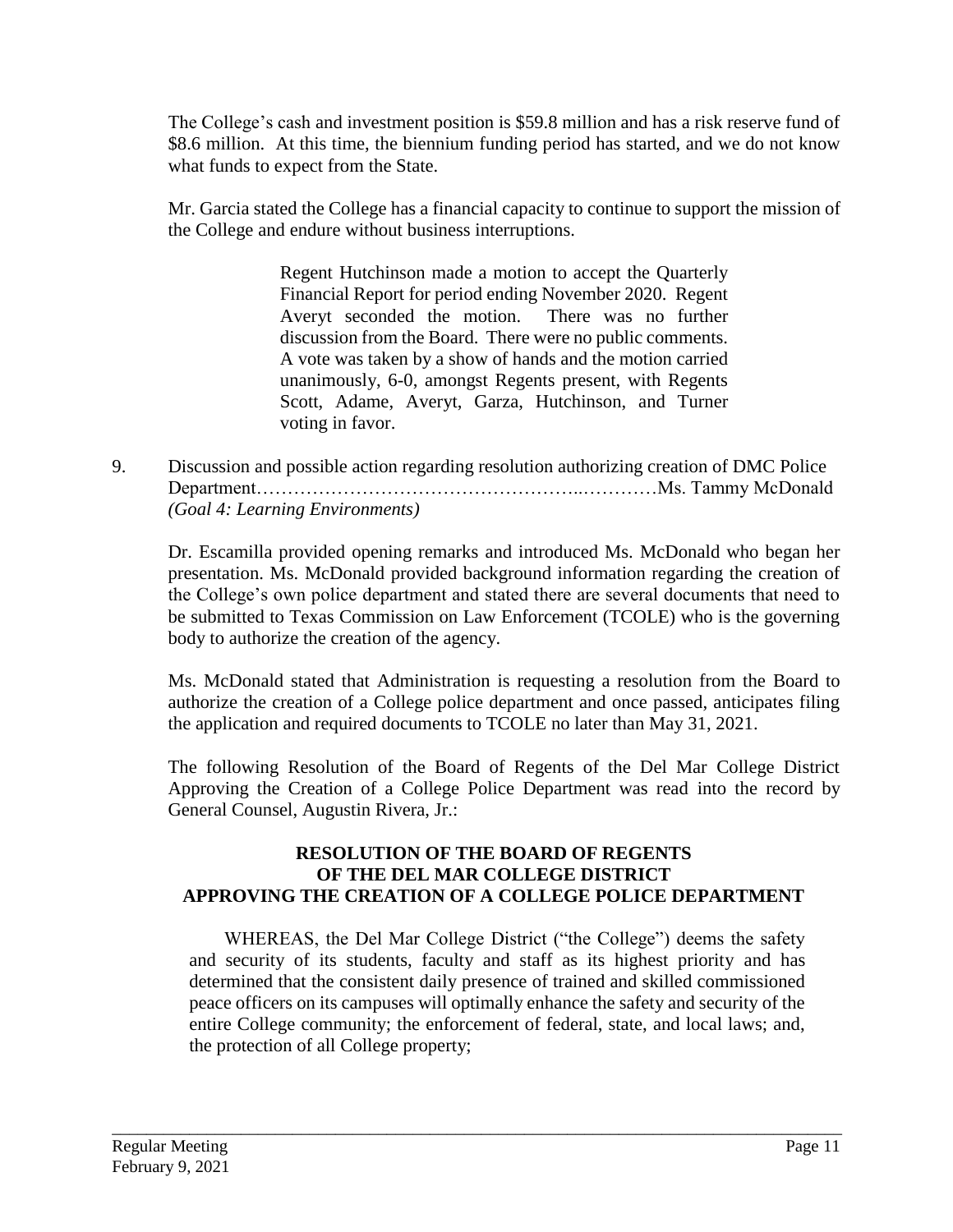WHEREAS, the College believes that establishing the Del Mar college Police Department will most efficiently and effectively provide the daily law enforcement presence and safety and security desired by the College;

NOW, THEREFORE, BE IT RESOLVED, that, in accordance with the laws of the State of Texas, as well as, Del Mar College policies, the Board of Regents of the Del Mar College District hereby AUTHORIZES and APPROVES the creation of the Del Mar College Police Department and hereby further AUTHORIZES the College President/CEO and Administration to proceed with all required steps and actions, including entering into Interlocal Agreements with other entities/agencies as needed to conduct the business of the Del Mar College Police Department.

> Regent Adame made a motion for approval of the resolution from the Board to authorize the creation of a College police department. Regent Hutchinson seconded the motion. There was no further discussion from the Board. There were no public comments. A roll call vote was, and the motion carried unanimously, 6-0, amongst Regents present, with Regents Scott, Adame, Averyt, Garza, Hutchinson, and Turner voting in favor.

10. Discussion and possible action relating to the award of IFB #2020-03, Asbestos Abatement for Heritage Hall Building…………………..………………Mr. John Strybos *(Goal 4: Learning Environments)*

Mr. Strybos provided background information regarding his presentation for asbestos abatement required to be completed before demolition of Heritage Hall. Mr. Strybos provided the Board with the information and bid offers from numerous companies and recommended the award of a contract to Camacho Demolition LLC.

> Regent Averyt made a motion to award the contract to Camacho Demolition LLC for asbestos abatement in the amount of \$49,500.00 and an additional \$5,000 for contingency. Regent Adame seconded the motion. There was no further discussion from the Board. There were no public comments. A vote by show of hands was taken and the motion carried, 5-0, with Regents Scott, Adame, Averyt, Garza, and Turner voting in favor; Regent Hutchinson abstained from the vote.

11. Discussion and possible action related to proposed naming for Gift of Significance ……………………… ……………………………………………….Ms. Mary McQueen *(Goal 6: Financial Effectiveness and Affordability)*

\_\_\_\_\_\_\_\_\_\_\_\_\_\_\_\_\_\_\_\_\_\_\_\_\_\_\_\_\_\_\_\_\_\_\_\_\_\_\_\_\_\_\_\_\_\_\_\_\_\_\_\_\_\_\_\_\_\_\_\_\_\_\_\_\_\_\_\_\_\_\_\_\_\_\_\_\_\_\_\_\_\_\_\_\_

Ms. McQueen provided background information relating to a proposed name for a Gift of Significance. Ms. McQueen stated the name of the Maker Space Room located on the ground floor of the STEM Building, South Campus for Tim and Cyndy Legamaro Family.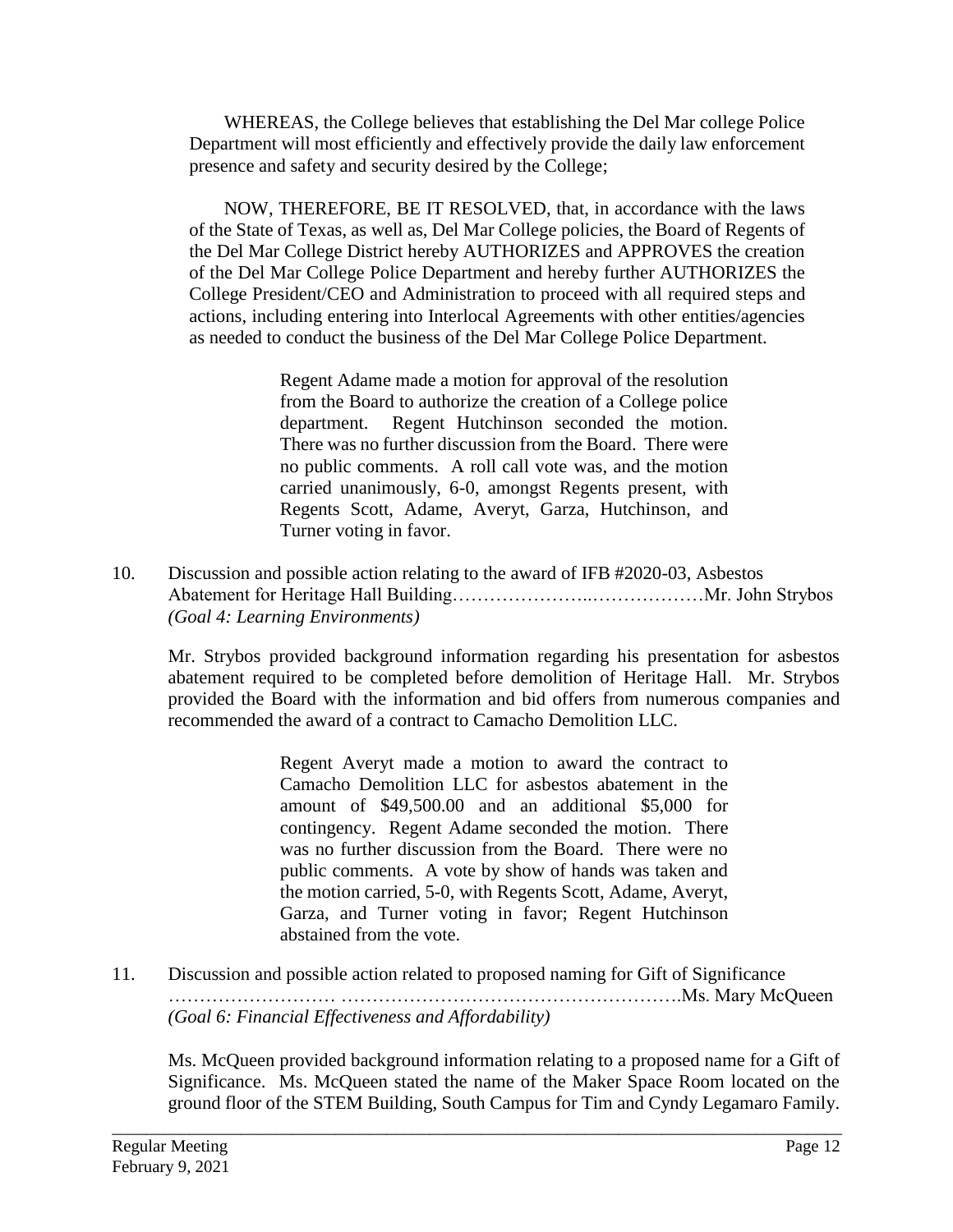The Legamaro family has provided combined gifts and pledges totaling \$1 million for an endowed scholarship. The DMCF has received approximately 99% of the pledge and is requesting approval of naming and authorization for DMC Administration to create a Naming Agreement with Tim and Cyndy Legamaro.

> Regent Garza made a motion to adopt the proposal for naming rights for the Maker Space Room located on the ground floor of the STEM Building, South Campus for Tim and Cyndy Legamaro family. Regent Hutchinson seconded the motion. There was no further discussion from the Board. There were no public comments. A vote was taken by a show of hands and the motion carried unanimously, 6-0, amongst Regents present, with Regents Scott, Adame, Averyt, Garza, Hutchinson, and Turner voting in favor.

At 4:22 p.m., the Chair announced the Board was going into Closed Session pursuant to:

# **12. CLOSED SESSION pursuant to:**

**A. TEX. GOV'T CODE § 551.072:** (Deliberation Regarding Real Property), regarding the deliberation of the purchase, exchange, lease, or value of real property; with possible discussion and action in open session;

**B. TEX. GOV'T CODE § 551.071:** (Consultation with legal counsel), regarding pending or contemplated litigation or claims, or a settlement offer, with possible discussion and action in open session; and the seeking of legal advice from counsel on pending legal or contemplated matters or claims, with possible discussion and action in open session;

**C. TEX. GOV'T CODE § 551.087:** (Deliberation Regarding Economic Development), regarding the discussion or deliberation of information and/or an offer of a financial or other incentive received from a business prospect engaged in economic development negotiations with Del Mar College, with possible discussion and action in open session; and,

**D. TEX. GOV'T CODE § 551.074(a)(1):** (Personnel Matters), regarding the appointment, employment, evaluation, reassignment, duties, discipline, or dismissal of a public officer or employee, with possible discussion and action in open session.

The Board reconvened in Open Session at 5:13 p.m.

Chair Scott stated that she was entertaining a motion that was discussed in Closed Session to authorize the President/CEO to make an offer for real estate and conduct due diligence.

> Regent Adame made a motion to authorize the President/CEO to make an offer for proposed real estate and to conduct due diligence as discussed in Closed Session. Regent Hutchinson seconded the motion. There was no further discussion from the